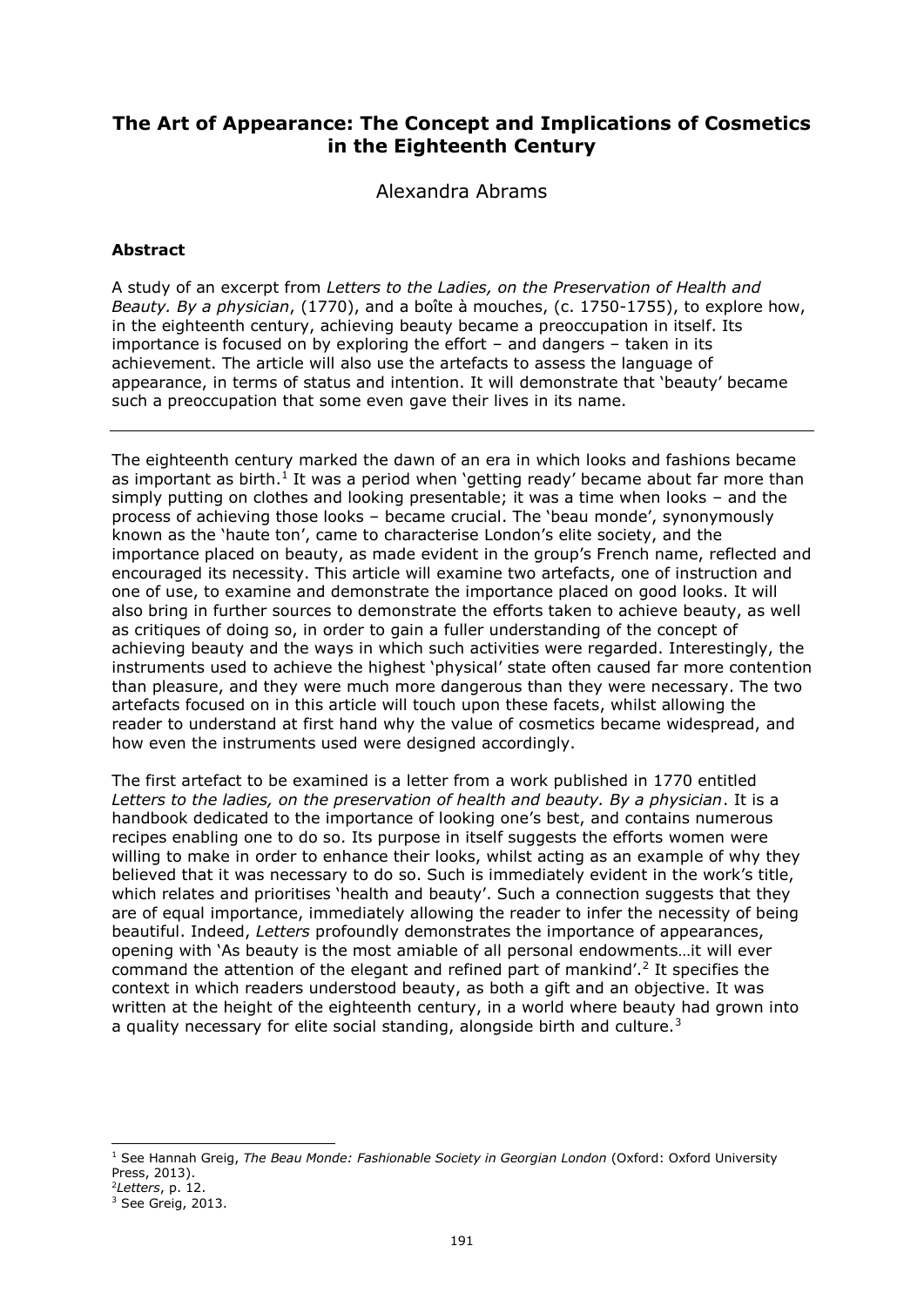### $[12]$

#### \*\*\*\*\*\*\*\*\*\*\*\*\*\*\*\*\*\*\*

#### LETTER II.

 $A<sup>s</sup>$  beauty is the moft amiable of all<br>perfonal endowments, and the principal object which attracts the affection of the fexes, the improvement and prefervation of it will ever command the attention of the elegant and refined part of mankind. A life of gaiety conducted with temperance, is lefs injurious to beau-'ty than a life of aufterity. For the agreeable ideas which conftantly engage the mind in the former, animate the counterance, and preferve a lively complexion, which is apt to fade by too clofe an indulgence of ferious and abftrufe contemplation. The art of improving beauty was fo diligently cultivated in ancient-Greece, that. it was as much the care of parents.  $[$   $\mathbf{Y}$ 3 ]

parents to model the faces of their children to the ftandard of perfection, as to polift their minds with philofophy. In thofe happy ages of every thuman excellence, the delighted mothers might be beheld daily bending the eye-brows of their little offspring into a beautiful arch; while, during the tafk of parental fondnefs, the fmiling pratlers would exult at the profpect of their future charms, and kifs with filial ardour the hands that were forming them for tranfport. This is ftill the practice in many parts of Turkey; but particularly in Circaffia. Leaving, however, the form of the face to the bountiful hand of nature, let us turn our thoughts to the complexion, and enquire what are the moft proper means to eradicate accidental blemifhes from that delicate field where sall the Graces delight to play; and how -it may beft be preferved clear, polifhed, and

 $[14]$ 

and unfpotted. And here, Ladies, let me congratulate you on that aufpicious difcovery of inoculation, which has, at length, difarmed the moft terrible enemy to beauty that ever ravaged the human kind.

One of the moft common blemifhes of the face is freckles, which are almoft peculiar to people who have red hair. The following application is excellent for removing them.

Take of Venice foap, two ounces; diffolve it in an ounce of lemonjuice, to which add of bitter oil of almonds, and deliquiated oil of tartar, each half an ounce. Let the mixture be placed in the fun, till it acquires the confiftence of an ointment, fhaking it a little daily. Afterwards, add fix drops of oil of Rhodium, and keep it for ufe. The

#### **Figure 1. An excerpt from 'Letter II', in** *Letters to the Ladies, on the Preservation of Health and Beauty. By a physician* (London: Robinson and Roberts, 1770).

The writer continues relating the work to the upper classes, noting that 'The art of improving beauty was so diligently cultivated in ancient Greece'.<sup>4</sup> This links the art of beauty with the art of culture, thus emphasising its value. The importance of the Classical world was relished during the era, with the Grand Tour opening the eyes of many to the wonders of the ancient world. The inherent social standing implied by one's travel to, and thus appreciation of, the world of antiquity, increased its status in contemporary understanding. Further, the Classical age was regarded as one of 'human excellence' and 'perfection',<sup>5</sup> and the constant references made towards the time reinforce the importance of beauty.

Somewhat problematically, the work is written by 'anon', which prevents the historian gaining a full understanding of its background. One cannot infer the class, or intentions, of the writer. Was it written by someone of the social standing it alludes to? The reader does suppose that it was written by a 'physician' as suggested in the title, which is interesting in terms of the implicit dangers of using the cosmetics listed in the work. The nature of the author therefore implicitly suggests the importance of makeup, by suggesting its importance in the light of medical dangers. However, whilst physicians were not women, one must wonder whether there is any truth in this suggested authorship. For if it was written by a woman, or user of such cosmetics, it would call for a different interpretation. As will be explored, the use of cosmetics was appreciated in varying ways between the sexes and the classes.

*Letter II* goes on to demonstrate the efforts required to achieve the predefined concept of beauty. It specifies the importance of complexion, which, as Caroline Palmer explains, was the height of fashion in the Georgian era<sup>6</sup> and manifested in terms of white paint, rouge and patches to cover any blemishes. It presents the reader with a recipe for the removal of freckles.<sup>7</sup> The chosen passage only details the first stage of the method, which takes over twenty-four hours to complete and requires at least one more recipe.<sup>8</sup>

<sup>4</sup> *Letters*, p. 12.

<sup>5</sup> *Letters*, p. 13.

<sup>6</sup> See Caroline Palmer, 'Brazen Cheek: Face-Painters in Eighteenth-Century England', *Oxford Art Journal*, 31.2 (2008), pp. 198-213.

 $<sup>7</sup>$  Palmer, p. 14.</sup>

<sup>8</sup> Palmer, p. 15.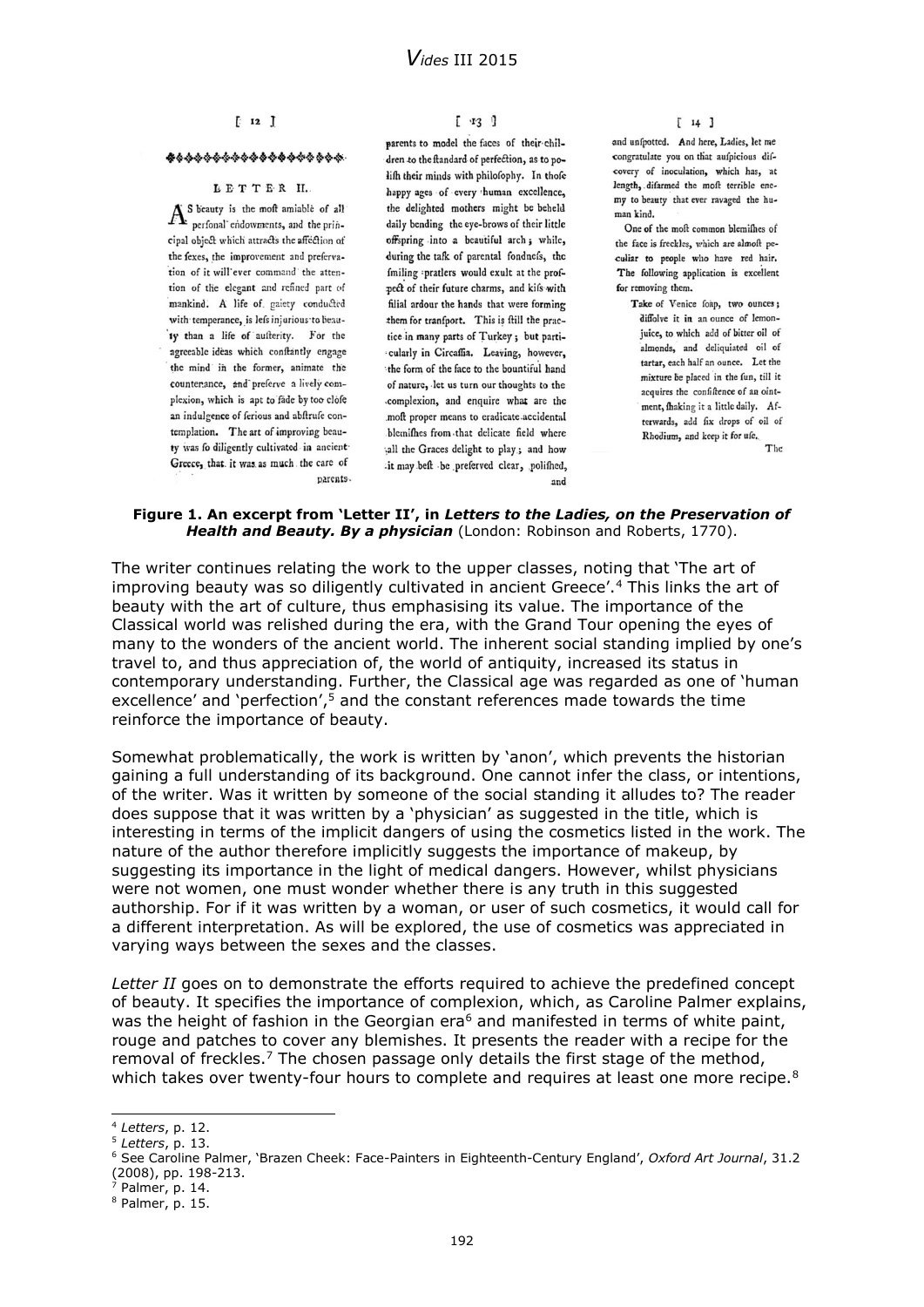Such recipes, it was believed, had the ability to alter a woman's appearance so as to achieve the 'beauty' accepted by social norms. They consequently demonstrate how much effort women went to in order to achieve their looks.



**Figure 2. Thomas Rowlandson, 'Six Stages of Mending a Face',** 1792.<sup>9</sup>

'Six Stages of Mending a Face', a print by Thomas Rowlandson (1792; see Figure 2), was usefully published at the same time as *Letters*, and so exemplifies this wonderfully. It portrays Lady Sarah Archer emphasising the lengths gone to in order to achieve the perfect appearance, using the six images to demonstrate the lengthy work by allowing them to crowd the image. Her facial expressions are particularly interesting. They initially tell of the struggle and discomfort associated with the *toilette*, and the pride in her smile – found only in the last illustration – stresses the need to look beautiful. One can further compare the first and last illustrations to infer the perceived power of makeup and cosmetics, such as that created by the recipe above. The cartoon allows one to infer the different techniques required in achieving the desired looks, whilst appreciating the way in which every last detail must be accounted for. *Letters*, in its entirety, is one hundred and eighty-eight pages long, reinforcing the extent to which even the most minute details of beauty were approached, and the lengths gone to, in order to rectify them. The cartoon also highlights this article's suggested correlation between status and beauty, its subject linking the importance of beauty to the upper classes. The use of 'mending' in its title suggests that the resulting stage and its beauty was the way one's face ought to look, thus indicating the necessity of beauty.

<sup>9</sup> Mike Rendell, 'Lady Sarah Archer, facing the Press…', *Georgian Gentleman: The Musings of Richard Hall 1729- 1801* <http://mikerendell.com/dedicated-to-lady-archer-the-six-stages-of-mendng-a-face/> [Accessed 18 February 2015].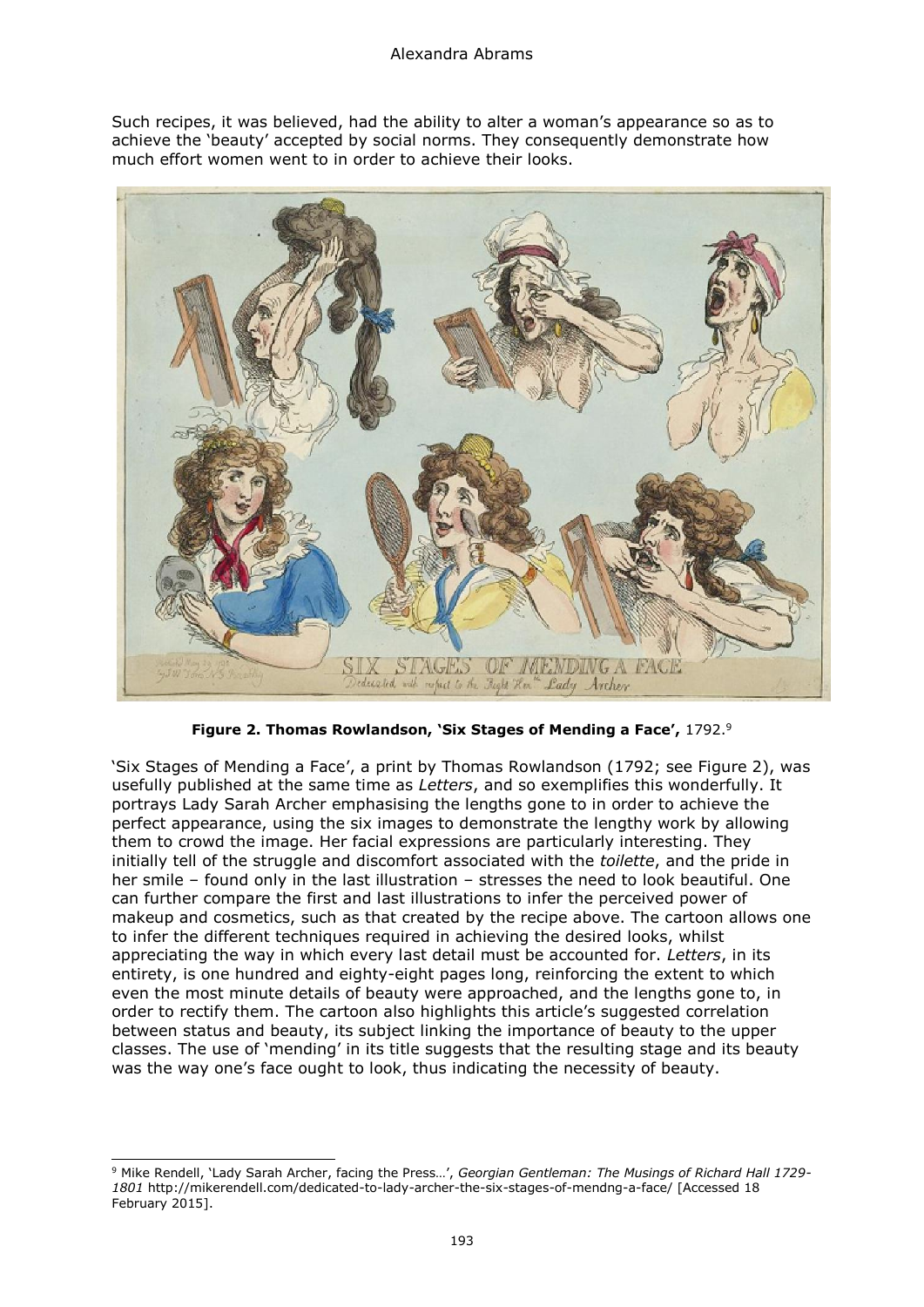However, it must be noted that it is entirely mocking the routine, suggesting conflicting opinions about cosmetics. It is important to recognise that Lady Archer and her looks were a frequent subject of such contemptuous cartoons, suggesting the attention given to the art of cosmetics and the perceived duplicity in the made-up face.

Turning one's attention back to *Letters*, the recipe also leads one to infer another contentious issue, that of the danger of cosmetics. It calls the reader to use 'oil of tartar',<sup>10</sup> which is known today as the poisonous<sup>11</sup> potassium carbonate.<sup>12</sup> Other dangerous ingredients such as 'lead, mercury and arsenic',<sup>13</sup> were prominent. Indeed, many cosmetics featured harmful substances, so much so that there had been a preventative Act in 1724,<sup>14</sup> nearly fifty years before Letters was written, intended to regulate London-based cosmetics. Such a legal step emphasises the widespread use – and danger – of cosmetics.

One cannot infer the dangers of cosmetics from *Letters* alone; indeed one cannot assume that its author knew of the perceived threats of the recipe's ingredients. However, the poison in the ingredients was beginning to become apparent. Maria Gunning, a society beauty, was eventually killed by her extreme use of cosmetics at twenty-seven years old.<sup>15</sup> She died in 1760, ten years before *Letters* was written. It is widely known that her husband had warned her against her prolific use of lead-based cosmetics<sup>16</sup> and, when considered in tandem with the Act of 1724, it becomes apparent that an awareness of such dangers was almost definitely known by 1770 – particularly after such a high profile death. Poignantly, the frequent use of cosmetics despite their danger, reinforces the extreme importance given to looking good: it was worth risking one's life. Its irony is profound when one considers that *Letters* was written by a 'physician'.

The reader has learnt about the importance of cosmetics from such sources as *Letters*, above, and can therefore understand the intrinsic importance of such artefacts, which were necessary to the obligatory 'perfect beauty' of high society ladies. As already discussed, Letter II calls for a perfect, 'unspotted' complexion.<sup>17</sup> This article's second artefact, a *boîte à mouches*, or rouge and patch box from 1750-1755,<sup>18</sup> was necessary for achieving such looks.

<sup>12</sup> 'Alchemical and Archaic Chemistry Terms', *The Alchemy Website* <

<sup>-</sup><sup>10</sup>*Letters*, p. 14.

<sup>11</sup> The U.S. National Library of Medicine, 'Potassium Carbonate Poisoning', *Medline Plus* <

[http://www.nlm.nih.gov/medlineplus/ency/article/002481.htm>](http://www.nlm.nih.gov/medlineplus/ency/article/002481.htm) [accessed 15 February 2014].

[http://www.levity.com/alchemy/al\\_term2.html>](http://www.levity.com/alchemy/al_term2.html) [accessed 18 February 2015].

<sup>13</sup> Palmer, p. 202.

<sup>14</sup> See Neville Williams, *Powder and Paint: A History of the Englishwoman's Toilet, Elizabeth I– Elizabeth II* (London and New York: Longman, Green, 1957), p. 56.

<sup>15</sup> Cynthia Marsh, 'The Gunning Sisters – A Georgian Cinderella Story', *History Times History* (2011) < [http://historytimeshistory.blogspot.co.uk/2011/10/gunning-sisters-georgian-cinderella.html>](http://historytimeshistory.blogspot.co.uk/2011/10/gunning-sisters-georgian-cinderella.html) [accessed 15 February 2015].

<sup>&</sup>lt;sup>16</sup> Marsh, [accessed 15 February 2015].

<sup>17</sup> *Letters*, p. 14.

<sup>&</sup>lt;sup>18</sup> The Metropolitan Museum of Art [accessed 18 February 2015].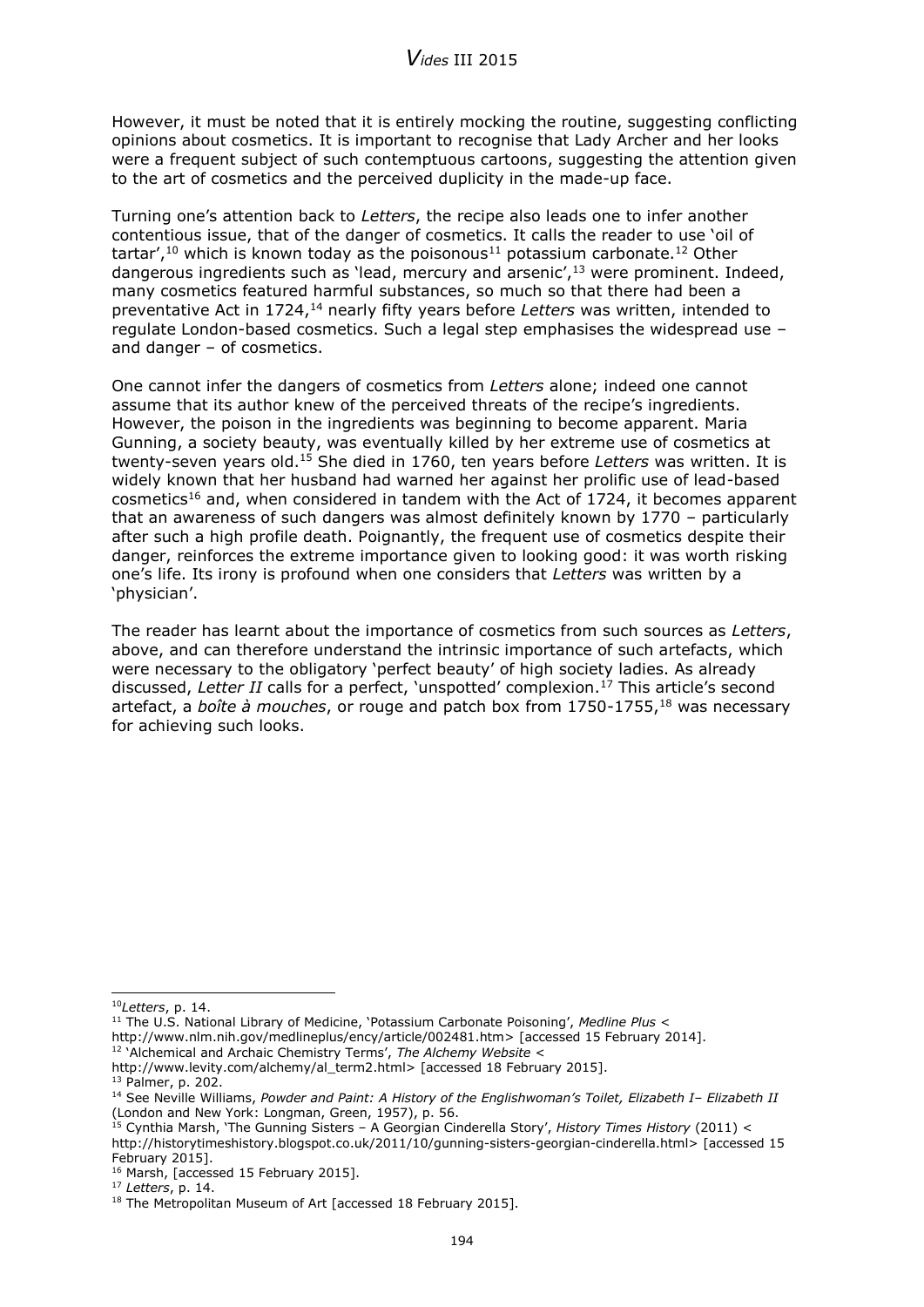

**Figure 3. An eighteenth-century** *boîte à mouches***. 19**

Made a mere twenty years before this article's first artefact, the box is a physical manifestation of the instructions and wording in *Letters*, designed to help uphold a woman's perfect complexion. It features three main compartments: one for rouge, another for taffeta patches, and the third for the mirror and brush necessary for applying the makeup. Its practicality is implicit, being small enough to be available for whenever needed and consequently often carried around by its owner.<sup>20</sup> Its size and thus portability implies the importance of its contents, which could be required at any given moment.

The box contained rouge, which was a primary aspect of the desired complexion mentioned in *Letters*, and introduces the understanding of makeup as a tool. Interestingly, periodicals valued the prominence of rouge in portraits, $21$  'as a means of catching husbands, since men were foolish enough to be taken in by it<sup>',22</sup> As objects intended to capture the best of their subjects, the prominence of rouge in paintings can be used to imply its value. Simultaneously, its prominence in portraiture connects it to the upper classes, attributing it a social prestige that will be explored later. However, it was incredibly popular in eighteenth-century England, as demonstrated by the vast amounts being imported.<sup>23</sup>

<sup>-</sup><sup>19</sup> The Metropolitan Museum of Art, 'Box for rouge and patches', *The Collection Online <*http://www.metmuseum.org/collection/the-collection-

online/search/198051?rpp=20&pg=1&ft=patches&pos=2> [accessed 18 February 2015].

<sup>20</sup> 'Patch Box', *Encyclopaedia Britannica* < [http://www.britannica.com/EBchecked/topic/446239/patch-box>](http://www.britannica.com/EBchecked/topic/446239/patch-box) [accessed 18 February 2015].

<sup>21</sup> See *Letters*.

<sup>22</sup> Palmer, p. 202.

<sup>23</sup> *The Flapper,* Vol. 2, 14 January 1797.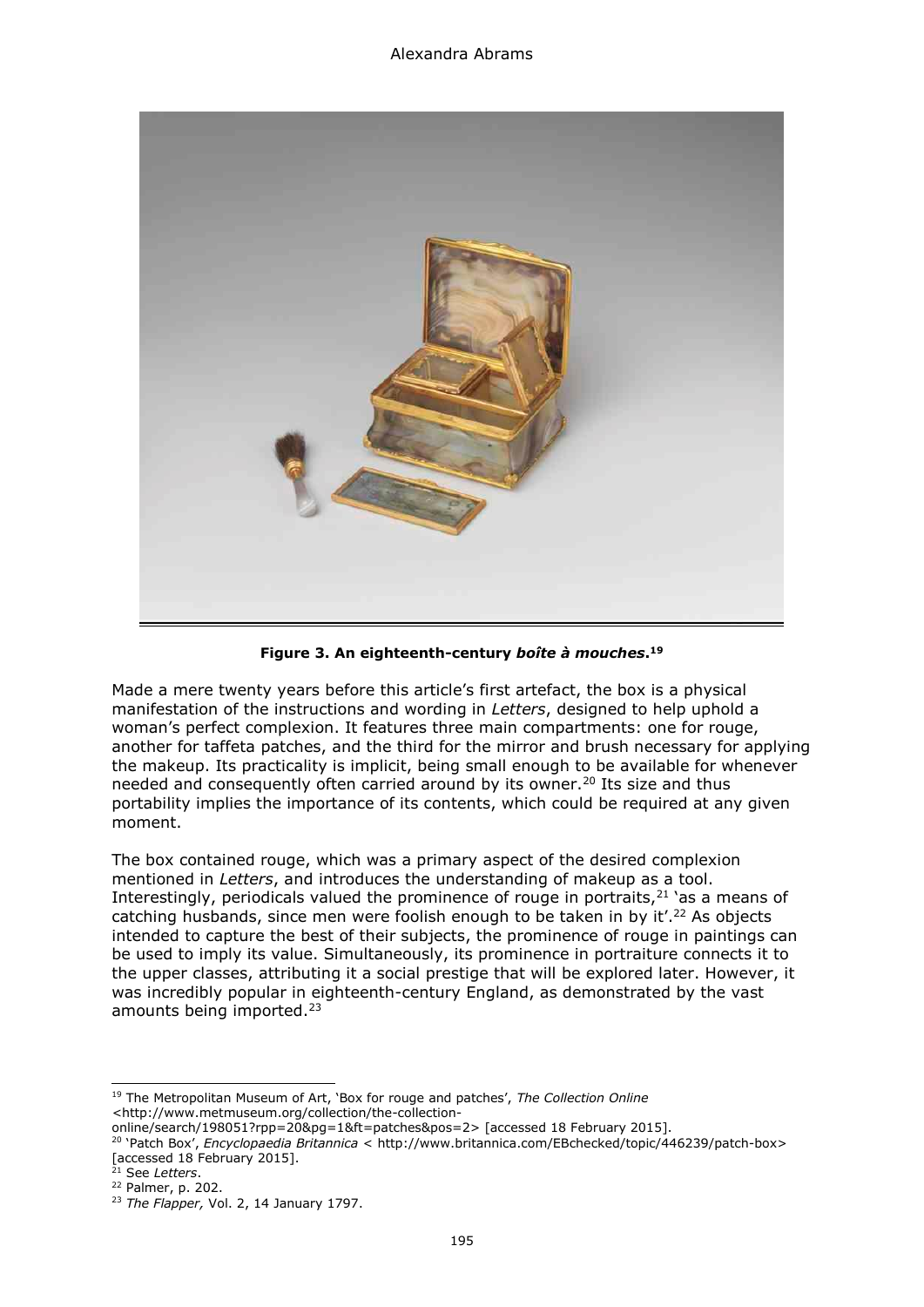# *Vides* III 2015

The *boîte* was also made to hold patches. These, in particular, were necessary to cover up any blemishes in the skin. Although the box dates slightly earlier, they were prominent from around  $1760<sub>1</sub><sup>24</sup>$  in an era where many succumbed to smallpox.<sup>25</sup> However, they were useful even in the absence of pox marks, or to distract from their original intention when the marks were present. The patches were often used to convey a message, as conveyed in *Figure 4*. One's sexual desires, even political ambitions, could be determined by where one placed the patches on one's skin.<sup>26</sup> Their aesthetic potential was enhanced by their availability in heart or star shapes,<sup>27</sup> suggesting a frivolous and amusing aspect of covering blemishes.



**Figure 4. Modern diagram of the meaning of patches, as understood in the eighteenth century**. 28

One will note that the descriptions are written in French, reminding one of the widespread influence the French court had over appearances. The box reinforces this concept both in terms of nature and material. Poignantly, this influence can be detected in its design. The French design of Rococo is abundant in the curls of the gold, and the

<sup>24</sup> Lucy Inglis, 'Patches, Beauty Spots and What They Mean', *Georgian London* 

[<sup>&</sup>lt;http://georgianlondon.com/post/49463394378/patches-beauty-spots-and-what-they-mean>](http://georgianlondon.com/post/49463394378/patches-beauty-spots-and-what-they-mean) [accessed 18 February 2015].

<sup>25</sup> See Stefan Riedel, 'Edward Jenner and the History of Smallpox and Vaccination', *Baylor Universal Medical Center Proceedings*, Vol. 18, January 2005, pp. 21-25.

<sup>&</sup>lt;sup>26</sup> Rendell [accessed 18 February 2015].

<sup>&</sup>lt;sup>27</sup> Inglis [accessed 18 February 2015].

<sup>28</sup> 'Beauty Spots – More than Just a Mark', *This is Versailles* 

<sup>&</sup>lt;http://thisisversaillesmadame.blogspot.co.uk/2013/09/beauty-spots-more-than-just-mark.html> [accessed 18 February 2015].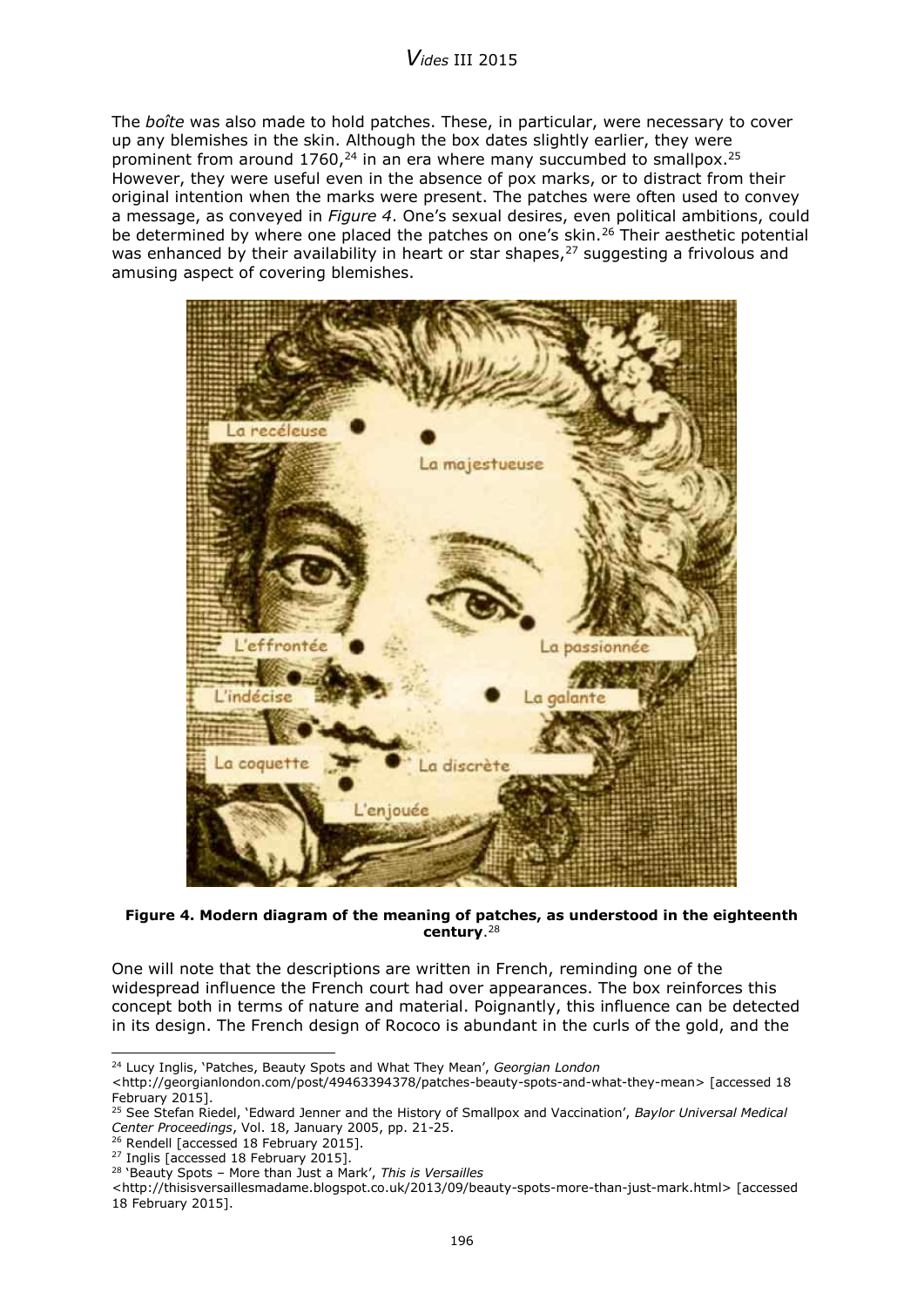shell-like quality of the agate;<sup>29</sup> the use of gold in such a manner resembles the design schemes of the French court.<sup>30</sup> The utensil was even named in French, *boîte à mouches*, and was probably sold in France, $31$  suggesting a symbiotic relationship. This French influence reflects the use of cosmetics in general; many of the English cosmetic fashions, particularly rouge and patches, were influenced by the French.<sup>32</sup>

This is particularly troublesome in terms of the struggling Anglo-French relations of the mid-eighteenth century, which is interesting in this case. The context in which the box was made was either just before, or during the Seven Years' War. It is here that one begins to see the influence of the French on English cosmetics. This led to a widespread dislike of rouge, with its French influences conferring on it a nature of moral deterioration.<sup>33</sup> Consequently, such obvious French influences, both in terms of its nature and design, indicate a lack of importance given to politics by the consumers, even though they would have been members of the influential and politically inclined upper classes. Conversely, it could suggest the importance of beauty in its priority over political allegiances.

There was another contentious aspect to the use of makeup. Cosmetics, such as those featured in the *boîte*, symbolised an artificial change to nature in the name of vanity.<sup>34</sup> In masking her ugliness and blemishes, as suggested by the Rowlandson cartoon above, a woman could also hide her true nature.<sup>35</sup> Makeup allowed women to be appreciated for things they were not, and enticed men under false pretences.<sup>36</sup> Lady Archer, pictured in *Figure 3*, was a regular illustration of the duplicitous nature of cosmetics, her overemphasised ugliness reinforcing the power of cosmetics.

The makeup contained within the *boîte* demonstrates this, and was often understood by such prolific figures as William Hogarth as tools of a corrupt morality in terms of its powers of sexual attraction. $37$  This made many uncomfortable, as they felt painted faces to be false, often removing any individuality and giving its wearers an air of 'unreadability'.<sup>38</sup>

Such a criticism was extended by the more comical critique of the practicality of cosmetics. As *The Spectator* wrote, 'a sigh in the languishing lover, if fetched too near, would dissolve a feature; and a kiss snatched by a forward one, might transform the complexion of the mistress to the face of the admirer'.<sup>39</sup>

Interestingly, by furthering the concept of makeup as a 'mask', one can argue that it had the ability to 'mask' one's true birth and status. The *boîte* is particularly ornate, being decorated with gold and agate.<sup>40</sup> Fundamentally, this luxury confirms and reinforces the poignancy of cosmetics and suggests its appreciation as valuable. This understanding applies to both the concept of beauty itself, and the cosmetics required to achieve it. Makeup had been inherently connected to the upper classes, $41$  and its status as expensive only served to increase its attractiveness. Its value increased one's looks, whilst also commodifying the concept of beauty. It could now be bought. Whilst this was

i, <sup>29</sup> <http://www.visual-arts-cork.com/history-of-art/rococo.htm>

<sup>&</sup>lt;sup>30</sup> Colin Gilbert et. al., *The Daily Book of Art: 365 Readings that teach, inspire and entertain (Irvine: Walter* Foster), 2009, p. 90.

<sup>&</sup>lt;sup>31</sup> The Metropolitan Museum of Art [accessed 18 February 2015].

<sup>32</sup> See Lynn Festa, 'Cosmetic Differences: The Changing Faces of England and France,' *in Studies in Eighteenth Century Culture*, ed. by Catherine Ingrassia and Jeffrey S. Ravel, Vol. 34, 2005.

<sup>33</sup> Palmer, p. 198.

<sup>34</sup> Palmer, 2008*.*

<sup>35</sup> Palmer, 2008*.*

<sup>36</sup> See *Letters.*

<sup>&</sup>lt;sup>37</sup> See Palmer.

<sup>38</sup> See Neil McKendrick, John Brewer and J. H. Plumb, *The Birth of a Consumer Society* (London: Europa Publications, 1982), pp. 52–66.

<sup>39</sup> *The Spectator*, 1711, as quoted in John Liggett, *The Human Face* (London: Constable, 1974), p. 69.

<sup>&</sup>lt;sup>40</sup> The Metropolitan Museum of Art [accessed 18 February 2015].

<sup>41</sup> http://www.nwta.com/Spy/Winter/Makeup.html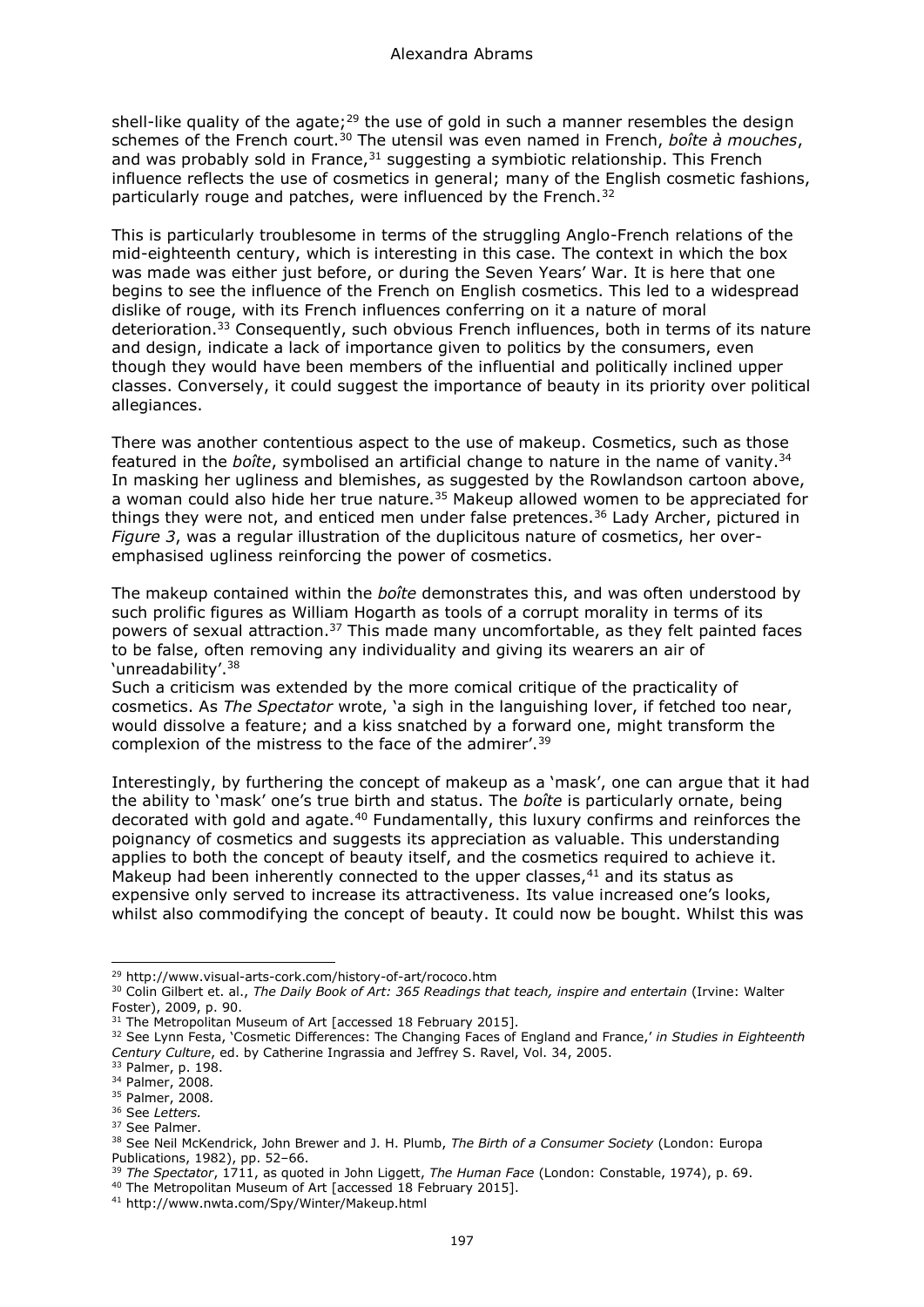beneficial to those of lower classes, it caused much unease amongst many as suggested elsewhere in this article.

This, together with the 'unreadability' of women's emotions and natural faces, was particularly confusing in a context of social malleability. What was once considered expensive and only accessible to the upper classes could now be consumed by those of a lower status. They were given the opportunity to look expensive. Further, in a climate where beauty was given an increased importance alongside birth and culture, one could now use makeup to climb the social ranks in a manner previously unheard of. Consequently, a critical link between makeup and social climbing developed to coincide with its masking nature. As Palmer explains, this was relatively threatening to men, particularly of upper classes, as the time was one of incredible social and economic movement.<sup>42</sup> She continues this argument to perhaps unjustifiably suggest that  $\lceil m \rceil$ akeup thus came to be characterised as a socially corrosive force, to be mocked in the same proportion as it was feared.'<sup>43</sup> Whilst there is no doubt that cosmetics clouded people's true looks and nature, referring to them as 'socially corrosive' may be particularly extreme language to use.

The eighteenth century introduced the concept of beauty as a prerequisite for ultimate social standing, immediately increasing the value of the objects which helped achieve this. Its power is both demonstrated and emphasised by the artefacts in this article. *Letters* clearly states the importance of beauty, allowing one to understand why cosmetics became so popular. Its recipe, together with the supporting sources, strengthens this by demonstrating the efforts put in to achieve such beauty, despite the known dangers of the process. The *boîte à mouches* allows one to visibly appreciate and connect with the manner in which 'beauty' was achieved, whilst its luxurious nature reinforces the importance of cosmetics as suggested by *Letters*. What was once reliant on birth was now tantalisingly straightforward to achieve. For the first time, there was something achievable that could enhance one's 'natural' being and allow one to rise up the social ranks. Importantly, it was something that was subtle in its obviousness; everyone was wearing it and there was no way to separate the 'real' from the 'false'. Cosmetics were a mask, a mask enabling sexual prowess and social malleability for those not 'deserving'; no one knew who was real. The frequent critiques and fears associated with cosmetics confuse the nature of 'beauty' somewhat. What was intended to attract often had the power to do just the opposite; it even had the power to kill. Whilst this article has merely scratched the surface of the world of cosmetics, it has given the reader a brief, yet broad, insight into its appreciation.

<sup>-</sup><sup>42</sup> Palmer, p. 201.

<sup>43</sup> Palmer, p. 199.